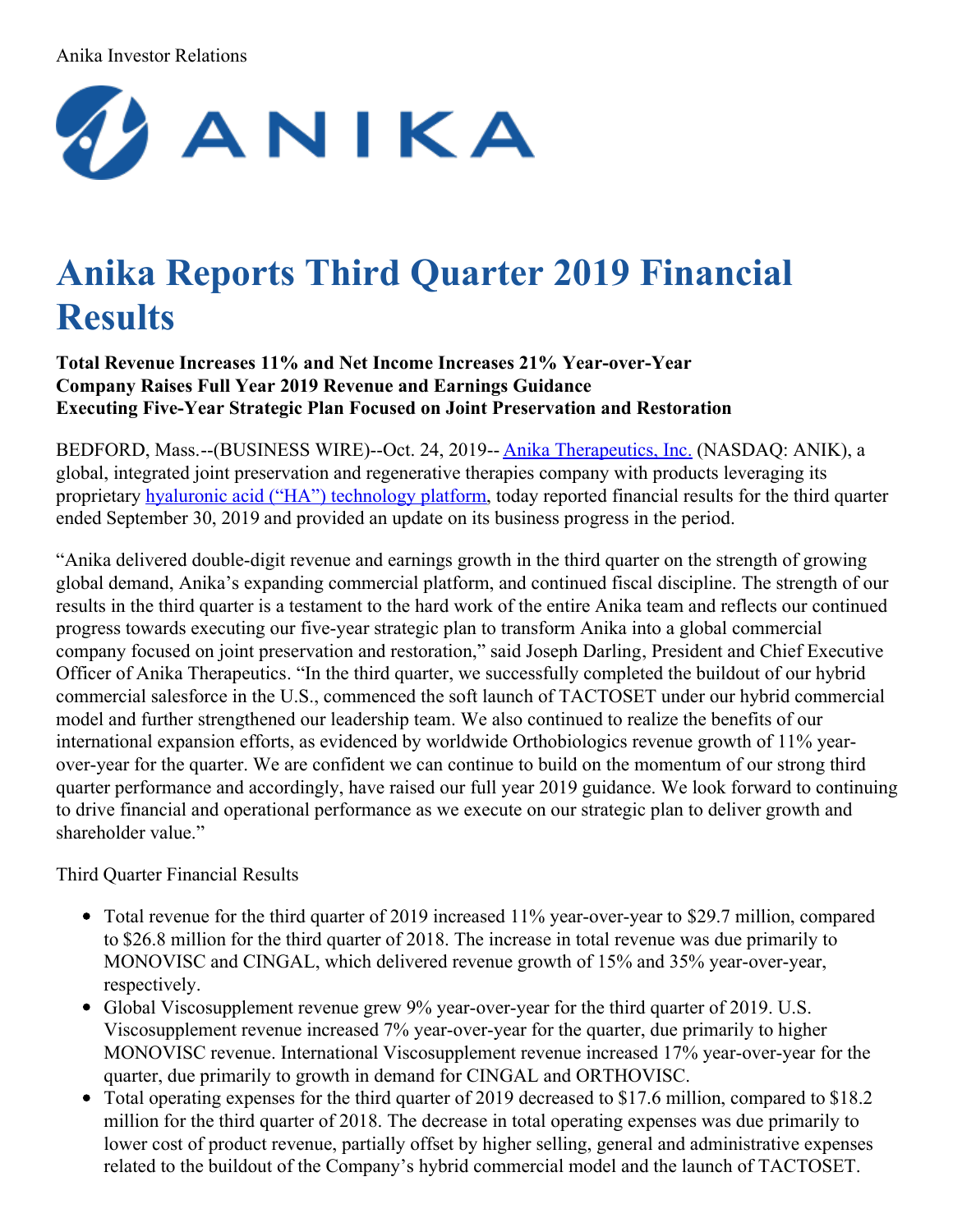- Net income for the third quarter of 2019 was \$9.2 million, or \$0.64 per diluted share, compared to net income of \$7.6 million, or \$0.53 per diluted share, for the third quarter of 2018. The increase in net income was due primarily to the increase in total revenue and decrease in operating expenses previously discussed.
- Adjusted EBITDA (see description below) for the third quarter of 2019 increased 32% year-over-year  $\bullet$ to \$14.9 million, compared to \$11.3 million for the third quarter of 2018. The year-over-year improvement was due to global revenue growth and a net reduction in operating expense as compared to the same period in 2018.
- Cash, cash equivalents and investments were \$173.2 million as of September 30, 2019, compared to \$159.0 million as of December 31, 2018. The increase in cash, cash equivalents and investments was due to approximately \$24.0 million in cash provided by operating activities for the first nine months of 2019, \$21.8 million generated from employee stock option exercises during the quarter, and was partially offset by the Company's \$30.0 million accelerated share repurchase program commenced in May 2019.

## Recent Business Highlights

- Completed the buildout of its hybrid commercial salesforce in the U.S., including hiring four Regional Sales Directors to manage the domestic northeast, west, southeast, and central territories.
- Commenced the U.S. commercial soft launch of TACTOSET, Anika's surgically-delivered therapy for bone repair procedures, utilizing its hybrid commercial model. The first human surgical procedure utilizing TACTOSET was successfully completed in August 2019, and the related soft launch of the product commenced in September.
- Strengthened its leadership team with the appointment of Mira Leiwant to the newly-created position of Vice President of Regulatory Affairs, Quality, and Clinical Affairs. Ms. Leiwant will oversee the Company's global regulatory and clinical strategy, regulatory submissions, interactions with U.S. and international governmental health authorities, and quality and clinical affairs teams and processes.
- Announced five-year strategic plan to transform Anika into a global commercial company focused on joint preservation and restoration at Anika's first Analyst and Investor Day on September 18, 2019. The core elements of the strategic plan include talent and culture, commercial acceleration, R&D innovation and inorganic growth.

## Full Year 2019 Revised Corporate Outlook

Based on currently available information, the Company expects total revenue growth to be in the range of 6% to 7% for the full year of 2019. Total operating expenses are now anticipated to be in the mid-\$70 million range. Adjusted EBITDA is now expected to be in the mid- to high-\$40 million range, which is based on anticipated U.S. GAAP net income in the mid- to high-\$20 million range. Capital expenditures for the year are expected to be around \$5 million.

## Non-GAAP Information

To supplement the financial measures prepared in accordance with U.S. generally accepted accounting principles (GAAP), the Company is reporting Adjusted EBITDA, which is a non-GAAP financial measure and should not be considered an alternative to net income or other measurements under GAAP. The Company believes that Adjusted EBITDA provides additional useful information to investors in their assessment of its operating performance as it is a metric routinely used by management to evaluate the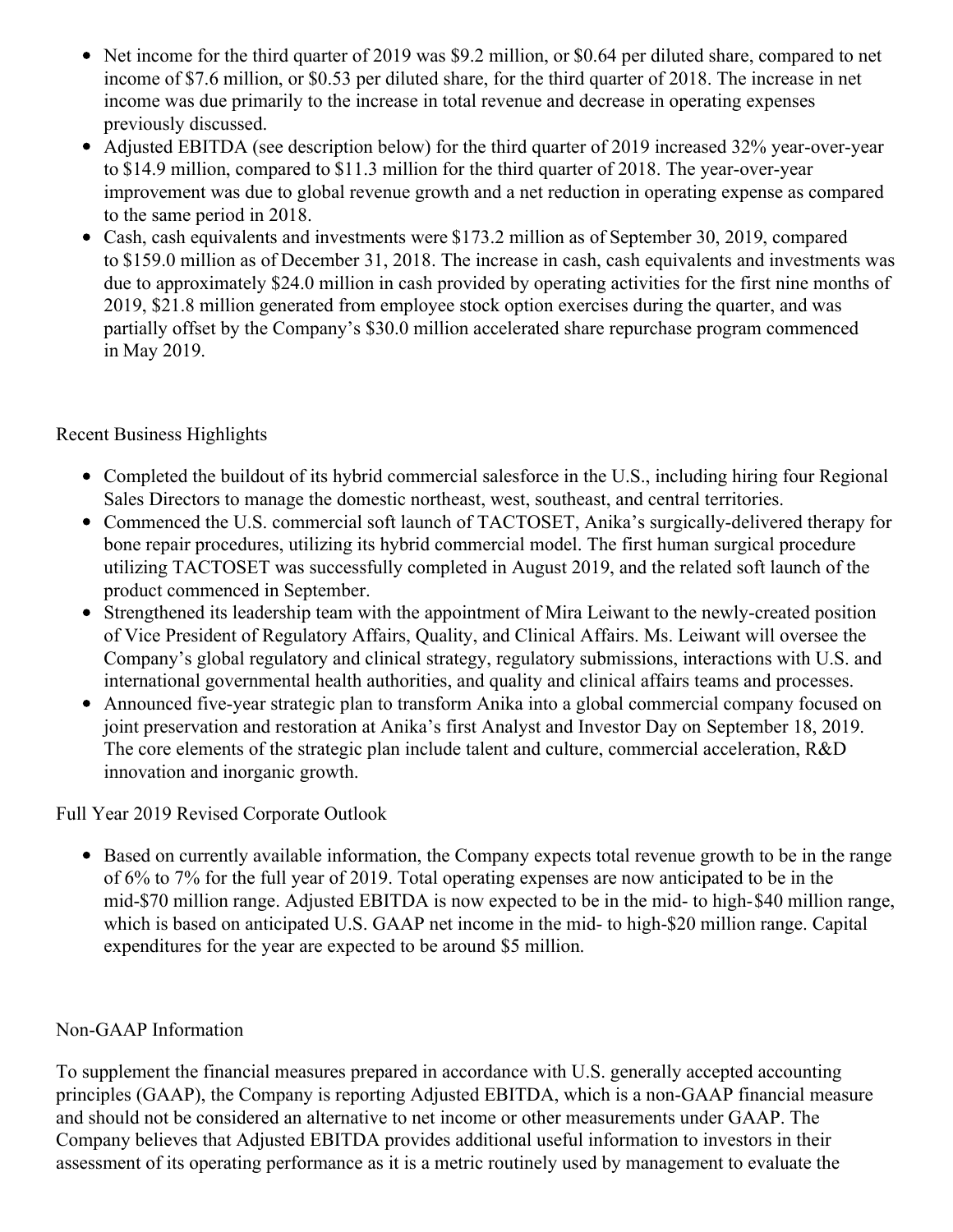Company's performance. Adjusted EBITDA is not calculated identically by all companies, and therefore the Company's measurements of Adjusted EBITDA may not be comparable to similarly titled measures reported by other companies. Adjusted EBITDA is defined by the Company as GAAP net income excluding depreciation and amortization, interest and other income (expense), income taxes and stock-based compensation expense. A reconciliation of Adjusted EBITDA to net income, the most directly comparable financial measure calculated and presented in accordance with GAAP, is shown in the table below for the three- and nine-month periods ended September 30, 2019 and 2018 (in thousands).

|                                   | September 30, | For the Three Months Ended | September 30, | For the Nine Months Ended |
|-----------------------------------|---------------|----------------------------|---------------|---------------------------|
|                                   | 2019          | 2018                       | 2019          | 2018                      |
| Net income                        | 9,200<br>S.   | \$7,599                    | \$23,142      | 11,004<br>\$              |
| Interest and other<br>income, net | (482)         | (522)                      | (1,513)       | (907                      |
| Provision for income<br>taxes     | 3,331         | 1,496                      | 7,817         | 1,890                     |
| Depreciation and<br>amortization  | 1,516         | 1,513                      | 4,459         | 4,433                     |
| Stock-based<br>compensation       | 1,311         | 1,177                      | 4,140         | 10,064                    |
| <b>Adjusted EBITDA</b>            | 14,876<br>S   | 11,263<br>S.               | \$38,045      | \$26,484                  |

## Conference Call Information

Anika's management will hold a conference call and webcast to discuss its financial results and business highlights today, Thursday, October 24 at 5:00 pm ET. The conference call can be accessed by dialing 1-855-468-0611 (toll-free domestic) or 1-484-756-4332 (international). A live audio webcast will be available in the "Investor [Relations"](https://cts.businesswire.com/ct/CT?id=smartlink&url=https%3A%2F%2Fir.anikatherapeutics.com%2Fevents.cfm&esheet=52117164&newsitemid=20191024005823&lan=en-US&anchor=%26quot%3BInvestor+Relations%26quot%3B&index=3&md5=34d74d017e2a7642b616b7d51e9db5ed) section of Anika's website, [www.anikatherapeutics.com](https://cts.businesswire.com/ct/CT?id=smartlink&url=https%3A%2F%2Fwww.anikatherapeutics.com%2Findex.html&esheet=52117164&newsitemid=20191024005823&lan=en-US&anchor=www.anikatherapeutics.com&index=4&md5=d9af0dfb3e4fbdca23fd782336901e51). An accompanying slide presentation may also be accessed via the Anika website. A replay of the webcast will be available on Anika's website approximately two hours after the completion of the event.

## About Anika Therapeutics, Inc.

Anika [Therapeutics,](https://cts.businesswire.com/ct/CT?id=smartlink&url=https%3A%2F%2Fwww.anikatherapeutics.com%2F&esheet=52117164&newsitemid=20191024005823&lan=en-US&anchor=Anika+Therapeutics%2C+Inc.&index=5&md5=39b203caf707a208778b71c02ab3ce5b) Inc. (NASDAQ: ANIK) is a global, integrated joint preservation and regenerative therapies company based in Bedford, Massachusetts. Anika is committed to delivering therapies to improve the lives of patients across a continuum of care from osteoarthritis pain management to joint preservation and restoration. The Company has over two decades of global expertise commercializing more than 20 products based on its proprietary hyaluronic acid (HA) [technology](https://cts.businesswire.com/ct/CT?id=smartlink&url=https%3A%2F%2Fwww.anikatherapeutics.com%2Ftechnology%2Fha-biology%2F&esheet=52117164&newsitemid=20191024005823&lan=en-US&anchor=hyaluronic+acid+%28HA%29+technology+platform&index=6&md5=ddb9c1e2eef0006a78d860fef02b5572) platform. For more information about Anika, please visit [www.anikatherapeutics.com](https://cts.businesswire.com/ct/CT?id=smartlink&url=https%3A%2F%2Fwww.anikatherapeutics.com%2F&esheet=52117164&newsitemid=20191024005823&lan=en-US&anchor=www.anikatherapeutics.com&index=7&md5=47c69316d19a02bcb9ffeff5c7dcdeb4).

## Forward-Looking Statements

The statements made in the second paragraph and in the section captioned "Full Year 2019 Revised Corporate Outlook" of this press release, which are not statements of historical fact, are forward-looking statements within the meaning of Section 27A of the Securities Act of 1933, as amended, and Section 21E of the Securities Exchange Act of 1934, as amended. These statements include, but are not limited to, those relating to the Company's revised expectations with respect to its 2019 financial performance. These statements are based upon the current beliefs and expectations of the Company's management and are subject to significant risks, uncertainties, and other factors. The Company's actual results could differ materially from any anticipated future results, performance, or achievements described in the forwardlooking statements as a result of a number of factors including, but not limited to, (i) the Company's ability to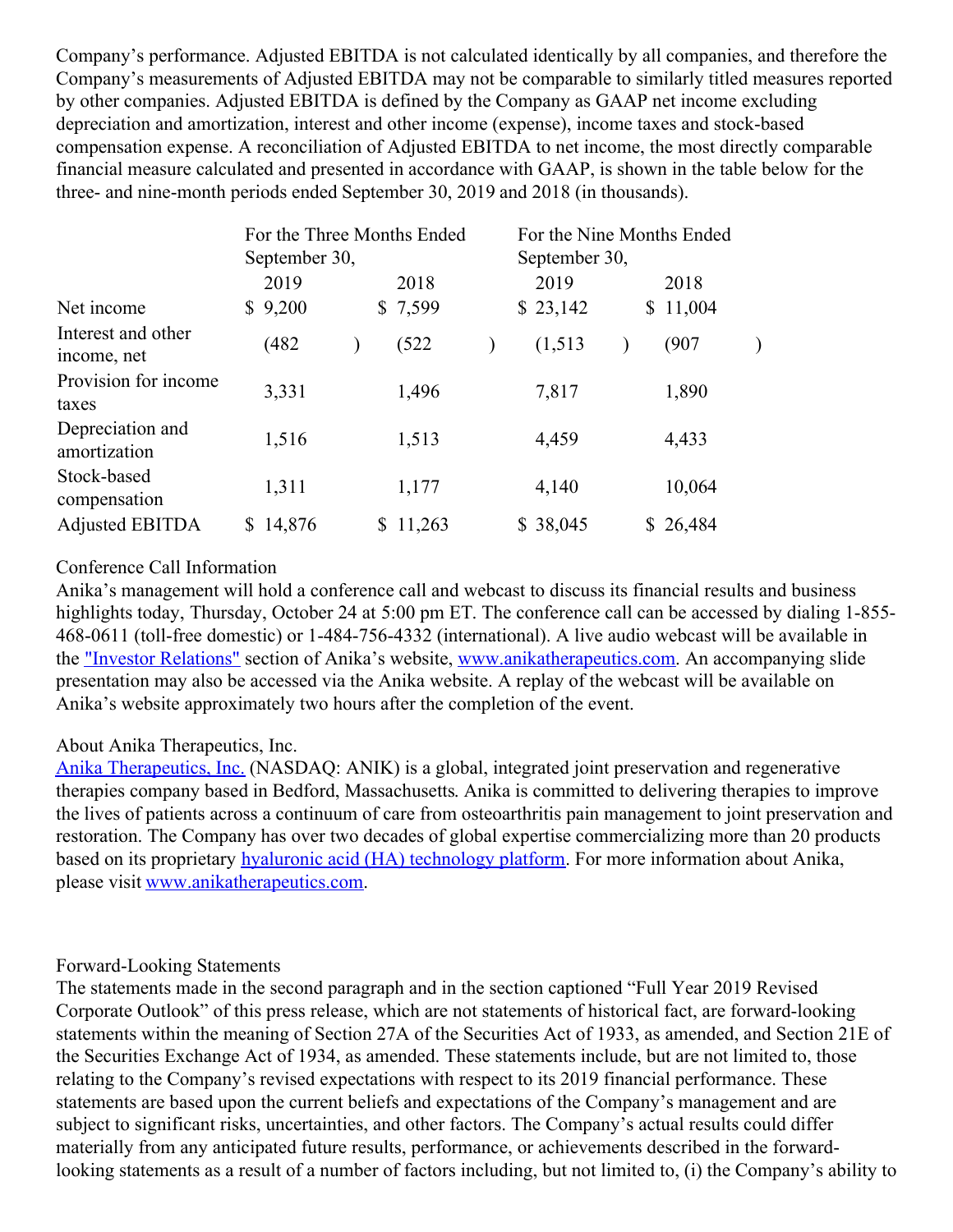successfully commence and/or complete clinical trials of its products on a timely basis or at all; (ii) the Company's ability to obtain pre-clinical or clinical data to support domestic and international pre-market approval applications, 510(k) applications, or new drug applications, or to timely file and receive FDA or other regulatory approvals or clearances of its products; (iii) that such approvals will not be obtained in a timely manner or without the need for additional clinical trials, other testing or regulatory submissions, as applicable; (iv) the Company's research and product development efforts and their relative success, including whether we have any meaningful sales of any new products resulting from such efforts; (v) the cost effectiveness and efficiency of the Company's clinical studies, manufacturing operations, and production planning; (vi) the strength of the economies in which the Company operates or will be operating, as well as the political stability of any of those geographic areas; (vii) future determinations by the Company to allocate resources to products and in directions not presently contemplated; (viii) the Company's ability to successfully commercialize its products, in the U.S. and abroad; (ix) quarterly sales volume variation experienced by the Company, which can make future results difficult to predict and period-to-period comparisons potentially less meaningful; (x) the Company's ability to provide an adequate and timely supply of its products to its customers; and (xi) the Company's ability to achieve its growth targets. Additional factors and risks are described in the Company's periodic reports filed with the Securities and Exchange Commission, and they are available on the SEC's website at [www.sec.gov](https://cts.businesswire.com/ct/CT?id=smartlink&url=http%3A%2F%2Fwww.sec.gov&esheet=52117164&newsitemid=20191024005823&lan=en-US&anchor=www.sec.gov&index=8&md5=0474a0f3ae6d461d3c4da6e575c0a5dc). Forward-looking statements are made based on information available to the Company on the date of this press release, and the Company assumes no obligation to update the information contained in this press release.

Anika Therapeutics, Inc. and Subsidiaries Consolidated Statements of Operations (in thousands, except per share data) (unaudited)

|                                              | For the Three Months<br>Ended September 30, |          | For the Nine Months<br>Ended September 30, |          |  |  |
|----------------------------------------------|---------------------------------------------|----------|--------------------------------------------|----------|--|--|
|                                              | 2019                                        | 2018     | 2019                                       | 2018     |  |  |
| Product revenue                              | \$29,615                                    | \$26,781 | \$84,745                                   | \$78,581 |  |  |
| Licensing, milestone and contract<br>revenue | 82                                          | 6        | 93                                         | 18       |  |  |
| Total revenue                                | 29,697                                      | 26,787   | 84,838                                     | 78,599   |  |  |
| Operating expenses:                          |                                             |          |                                            |          |  |  |
| Cost of product revenue                      | 5,951                                       | 8,282    | 20,098                                     | 24,279   |  |  |
| Research and development                     | 4,158                                       | 4,232    | 12,581                                     | 14,126   |  |  |
| Selling, general and<br>administrative       | 7,539                                       | 5,700    | 22,713                                     | 28,207   |  |  |
| Total operating expenses                     | 17,648                                      | 18,214   | 55,392                                     | 66,612   |  |  |
| Income from operations                       | 12,049                                      | 8,573    | 29,446                                     | 11,987   |  |  |
| Interest and other income, net               | 482                                         | 522      | 1,513                                      | 907      |  |  |
| Income before income taxes                   | 12,531                                      | 9,095    | 30,959                                     | 12,894   |  |  |
| Provision for income taxes                   | 3,331                                       | 1,496    | 7,817                                      | 1,890    |  |  |
| Net income                                   | \$9,200                                     | \$7,599  | \$23,142                                   | \$11,004 |  |  |
| Basic net income per share:                  |                                             |          |                                            |          |  |  |
| Net income                                   | \$0.65                                      | \$0.53   | \$1.65                                     | \$0.76   |  |  |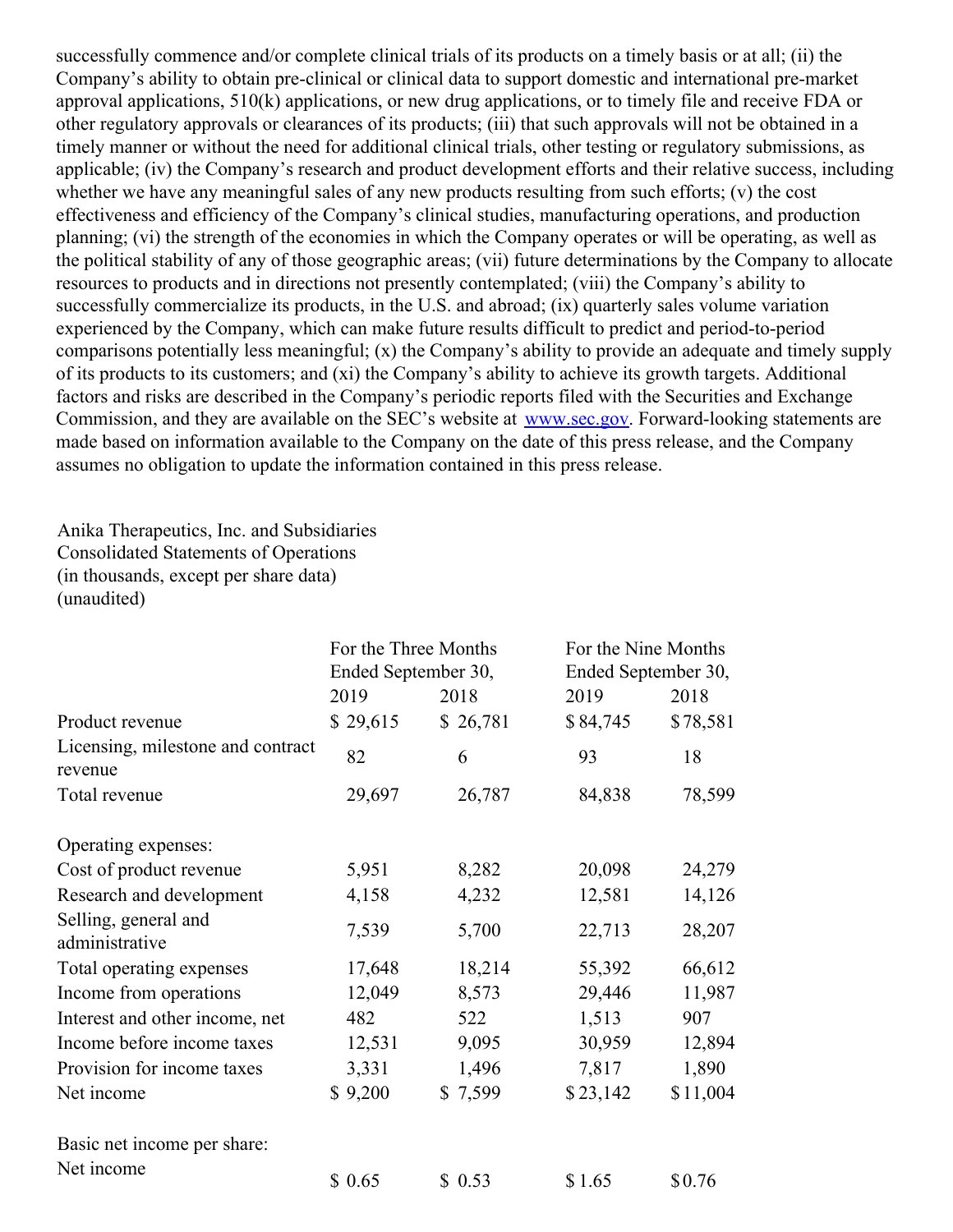| Basic weighted average common                         | 14,070 | 14,237 | 14,065 | 14,524 |
|-------------------------------------------------------|--------|--------|--------|--------|
| shares outstanding                                    |        |        |        |        |
| Diluted net income per share:                         |        |        |        |        |
| Net income                                            | \$0.64 | \$0.53 | \$1.62 | \$0.74 |
| Diluted weighted average<br>common shares outstanding | 14,387 | 14,377 | 14,266 | 14,820 |

Anika Therapeutics, Inc. and Subsidiaries Consolidated Balance Sheets (in thousands, except per share data) (unaudited)

|                                                   | September<br>30, | December<br>31, |
|---------------------------------------------------|------------------|-----------------|
| <b>ASSETS</b>                                     | 2019             | 2018            |
| Current assets:                                   |                  |                 |
| Cash, cash equivalents and<br>investments         | \$173,206        | \$159,014       |
| Accounts receivable, net                          | 23,889           | 20,775          |
| Inventories, net                                  | 25,243           | 21,300          |
| Prepaid expenses and other<br>current assets      | 1,479            | 1,854           |
| Total current assets                              | 223,817          | 202,943         |
| Property and equipment, net                       | 51,750           | 54,111          |
| Right-of-use assets                               | 23,082           |                 |
| Other long-term assets                            | 5,761            | 4,897           |
| Intangible assets, net                            | 7,680            | 9,191           |
| Goodwill                                          | 7,489            | 7,851           |
| Total assets                                      | \$319,579        | \$278,993       |
| <b>LIABILITIES AND</b>                            |                  |                 |
| STOCKHOLDERS' EQUITY                              |                  |                 |
| <b>Current liabilities:</b>                       |                  |                 |
| Accounts payable                                  | \$2,702          | \$3,143         |
| Accrued expenses and other<br>current liabilities | 8,493            | 8,146           |
| Total current liabilities                         | 11,195           | 11,289          |
| Other long-term liabilities                       | 372              | 550             |
| Deferred tax liability                            | 4,727            | 3,542           |
| Lease liabilities                                 | 21,603           |                 |
| Commitments and contingencies                     |                  |                 |
| Stockholders' equity:                             |                  |                 |
| Preferred stock, \$0.01 par value                 |                  |                 |
| Common stock, \$0.01 par value                    | 143              | 142             |
| Additional paid-in-capital                        | 46,482           | 50,763          |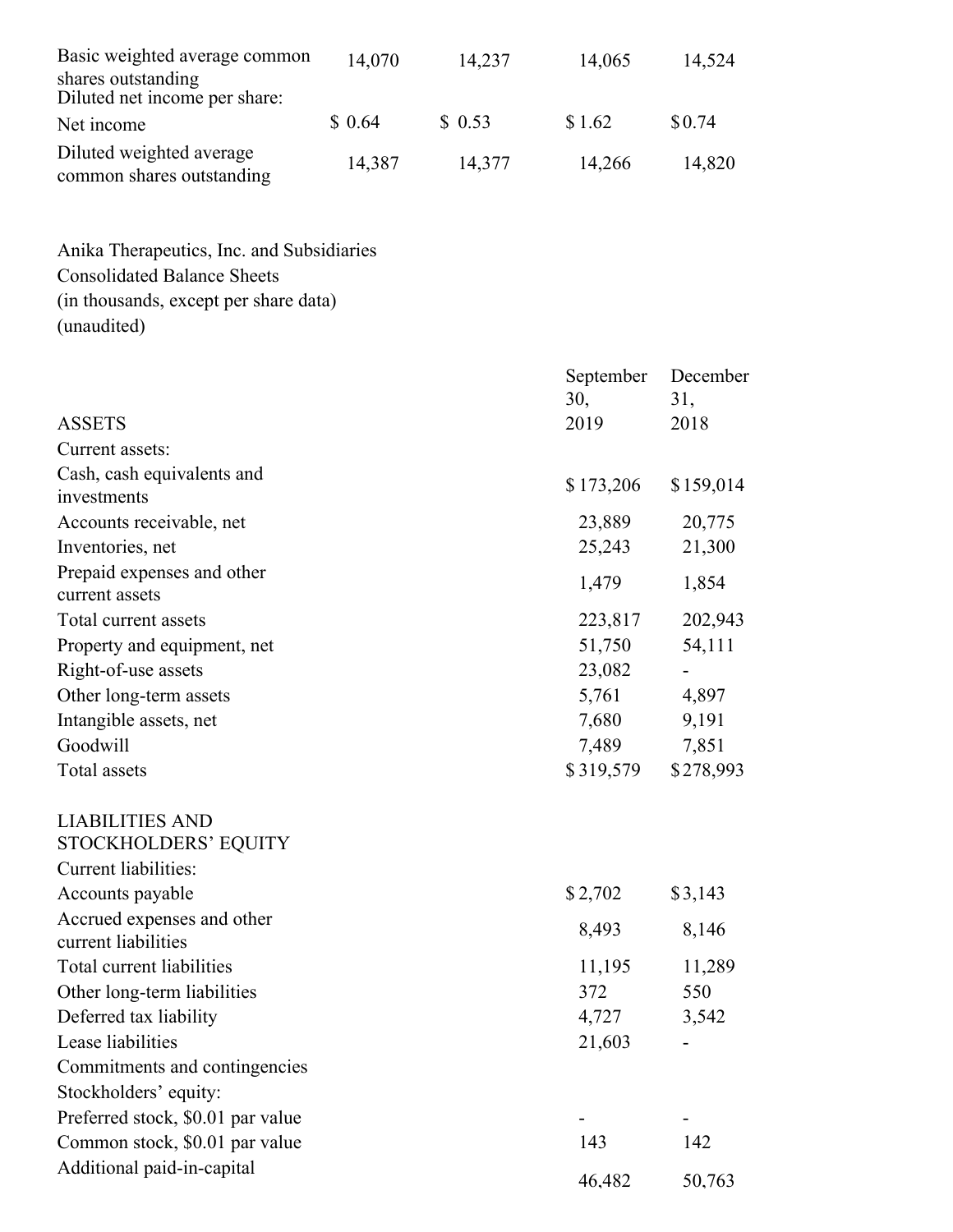| Accumulated other                             |                     | $(6,318)$ $(5,526)$ |  |
|-----------------------------------------------|---------------------|---------------------|--|
| comprehensive loss<br>Retained earnings       | 241,375             | 218,233             |  |
| Total stockholders' equity                    | 281,682             | 263,612             |  |
| Total liabilities and stockholders'<br>equity | \$319,579 \$278,993 |                     |  |

Anika Therapeutics, Inc. and Subsidiaries Supplemental Financial Data

Revenue by Product Line and Product Gross Margin (in thousands, except percentages) (unaudited)

|                                                        | For the Three Months Ended<br>September 30, |               |               |                         |                | September 30, | For the Nine Months Ended |               |               |                     |               |               |
|--------------------------------------------------------|---------------------------------------------|---------------|---------------|-------------------------|----------------|---------------|---------------------------|---------------|---------------|---------------------|---------------|---------------|
| Product Line:                                          | 2019                                        | $\frac{0}{0}$ |               | 2018                    | $\frac{0}{0}$  |               | 2019                      | $\frac{0}{0}$ |               | 2018                | $\frac{0}{0}$ |               |
| Orthobiologics                                         | 26,765                                      |               |               | 91 % $\frac{1}{24,097}$ | 90 %           |               | $\frac{\$}{74,975}$       |               |               | 88 % \$ $69,778$    |               | 88 %          |
| Surgical                                               | 578                                         |               | $\%$          | 1,191                   | $\overline{4}$ | $\frac{0}{0}$ | 4,071                     | 5             | $\%$          | 3,700               | 5             | $\%$          |
| Dermal                                                 | 417                                         |               | $\frac{0}{0}$ | 80                      |                | $\frac{0}{0}$ | 990                       |               | $\frac{0}{0}$ | 163                 | 1             | $\frac{0}{0}$ |
| Other                                                  | 1,855                                       | 6             | $\frac{0}{0}$ | 1,413                   | 5 <sup>5</sup> | $\frac{0}{0}$ | 4,709                     | 6             | $\frac{0}{0}$ | 4,940               | 6             | $\%$          |
| Product<br>Revenue                                     | $\frac{\$}{29,615}$                         |               |               | $100\%$ \$ 26,781       | 100%           |               | $\frac{\$84,745}$         |               |               | $100\%$ \$ 78,581   |               | $100\%$       |
| <b>Product Gross</b><br>Profit<br><b>Product Gross</b> | 23,664                                      |               |               | $\frac{$18,499}$        |                |               | $\frac{$}{64,647}$        |               |               | $\frac{\$}{54,302}$ |               |               |
| Margin                                                 | 80%                                         |               |               | 69%                     |                |               | 76%                       |               |               | 69%                 |               |               |

Product Revenue by Geographic Region (in thousands, except percentages) (unaudited)

|                       | September 30,       |                  | For the Three Months Ended                   |                 | For the Nine Months Ended<br>September 30,             |                 |              |               |  |
|-----------------------|---------------------|------------------|----------------------------------------------|-----------------|--------------------------------------------------------|-----------------|--------------|---------------|--|
| Geographic<br>Region: | 2019                | $\frac{0}{0}$    | 2018                                         | $\frac{0}{0}$   | 2019                                                   | $\frac{0}{0}$   | 2018         | $\frac{0}{0}$ |  |
| <b>United States</b>  |                     |                  | $\frac{\$}{23,437}$ 79 % $\frac{\$}{21,695}$ |                 | 81 % $\frac{1}{66,462}$ 78 % $\frac{1}{63,377}$ 81 %   |                 |              |               |  |
| Europe                | 3,943               | $13 \frac{9}{6}$ | 3,132                                        | 12 $\%$         | 11,396                                                 | 14 $\%$         | $9,021$ 11 % |               |  |
| Other                 | 2,235               | $8 \frac{9}{6}$  | 1,954                                        | $7 \frac{9}{6}$ | 6,887                                                  | $8 \frac{9}{6}$ | 6,183 8 $\%$ |               |  |
| Product<br>Revenue    | $\frac{\$}{29,615}$ |                  | $100\%$ \$ $26,781$ $100\%$                  |                 | $\frac{$84,745}{84,745}$ 100% $\frac{$78,581}{8}$ 100% |                 |              |               |  |